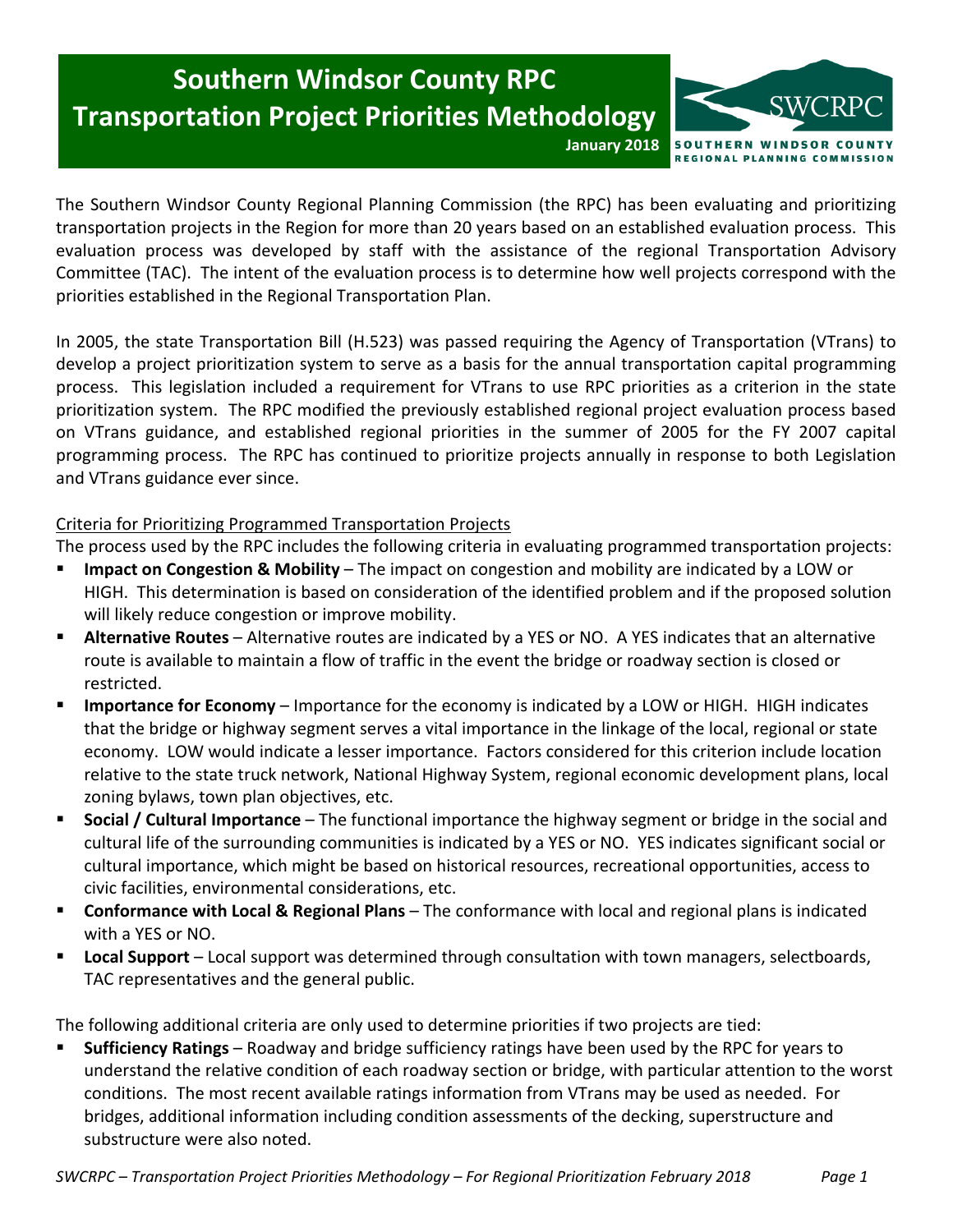- **AADT** Annual Average Daily Traffic (AADT) figures may be used as needed to estimate the traffic levels at each location, with particular emphasis on the most heavily traveled areas. The most recent data from VTrans or the RPC are used.
- **High Crash Location** High Crash Locations (HCL) are indicated by a YES or NO. Particular emphasis is given to areas of significant safety concern. Recent and historic crash data from VTrans were used.

## Criteria for Prioritizing Town Highway Bridge Pre‐Candidate Needs

In autumn of 2009, the RPC was asked by VTrans to help to identify and prioritize "pre‐candidate" projects for the Town Highway Bridge Program. Following VTrans guidance, the RPC worked with the TAC, town highway departments and other town officials to develop a list of the  $top 8$  pre-candidate town bridge projects. Criteria used to evaluate Town Highway Bridge "pre‐candidate" needs are similar to the above criteria, with a few modifications:

- **Structure Condition** Based on VTrans' most recently provided bridge inspection data, including the following sub‐criteria:
	- o **Deck Rating**
	- o **Superstructure Rating**
	- o **Substructure Rating**
	- o **Culvert Rating**
- **AADT** See above
- **High Crash Location** See above
- **Impact on Congestion & Mobility** See above
- **Alternative Routes** Based on two sub-criteria:
	- o **Alternative Routes** are indicated by a YES or NO. A YES indicates that an alternative route is available to maintain a flow of traffic in the event the bridge or roadway section is closed or restricted.
	- o **Detour Length** is indicated in miles, based on data from VTrans.
- **Importance for Economy** See above
- **Social / Cultural Importance** See above
- **Conformance with Local & Regional Plans** See above
- **Local Support** See above

Town Highway Bridge "pre‐candidate" needs are then added to the overall project prioritization list as a separate category.

### Local and Regional Comments

Comments are also listed with each project on the attached spreadsheet. They consist of additional information gathered to help evaluate projects and/or documenting input collected during the consultative process. RPC staff contacted all town managers or other town representatives to get input into the regional evaluation process, to determine local support and to re-evaluate last years' priorities.

### Determining priorities – TAC and RPC Board

The TAC then meets to determine priorities based on the above criteria, goals and policies of the Regional Transportation Plan, and local knowledge. Then, the RPC Board of Commissioners accepts the TAC priorities based on the TAC's recommendations.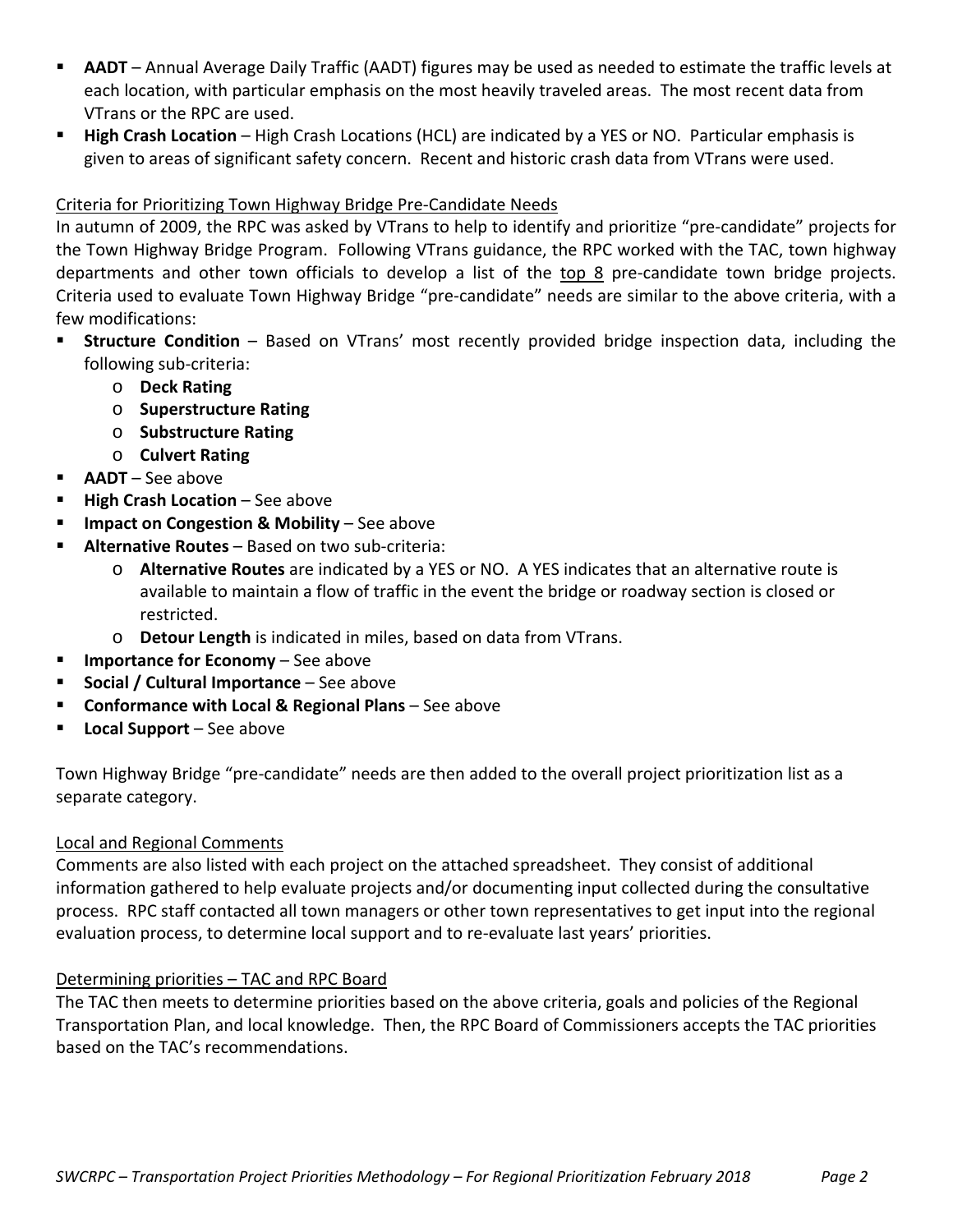### **Southern Windsor County Regional Planning Commission Project Prioritization for FY 2020**

Prioritized by TAC and ratified by RPC Board

Notes: Project timeline - Candidate > D&E > Front of Book D&E =Development and Evaluation

FOB = Front of Book

| $\checkmark$<br>≛<br>≃<br>Ω<br>눕<br>∞<br>- | ≚<br>ω<br>$\propto$<br><b>SC</b><br>-<br>ਛ | <b>PROJECT</b><br><b>TIMELINE</b> | <b>TOWN</b> | <b>PROJECT</b><br><b>NUMBER</b> | <b>PROJECT DESCRIPTION</b> | <b>RPC/TOWN/ VTRANS DISTRICT COMMENTS</b> |
|--------------------------------------------|--------------------------------------------|-----------------------------------|-------------|---------------------------------|----------------------------|-------------------------------------------|
| ຊ                                          |                                            |                                   |             |                                 |                            |                                           |

|               | <b>PAVING</b>        |                                  |                                                                                                                                                                                                             |                    |                                                                                                                                                                                                                                                                                                       |                                                                                                                                                                                                             |  |  |
|---------------|----------------------|----------------------------------|-------------------------------------------------------------------------------------------------------------------------------------------------------------------------------------------------------------|--------------------|-------------------------------------------------------------------------------------------------------------------------------------------------------------------------------------------------------------------------------------------------------------------------------------------------------|-------------------------------------------------------------------------------------------------------------------------------------------------------------------------------------------------------------|--|--|
|               | Š                    | <b>FRONT OF</b><br><b>BOOK</b>   | LONDONDERRY-<br><b>CHESTER</b>                                                                                                                                                                              | STP PS19(10)       | Reclamation of VT 11 starting in Londonderry at MM 1.952 and<br>continuing to Chester MM 4.373.                                                                                                                                                                                                       | 2/1/2018 Chester Town Manager hears complaints constantly from<br>general public about condition. 2/28/2018 TAC thinks this road is very<br>important. Hard to decide between this and VT-131 for 1st.      |  |  |
| $\mathcal{P}$ | Jnknown              | <b>FRONT OF</b><br><b>BOOK</b>   | <b>CAVENDISH-</b><br>WEATHERSFIELD 0146(14)                                                                                                                                                                 | <b>IER STP</b>     | <b>IREHABILITATION OF VT131 IN CAVENDISH AND</b><br>WEATHERSFIELD, BEGINNING AT THE VT103<br>IINTERSECTION AND EXTENDING EASTERLY 8.974 MILES<br>ITO THE VT106 INTERSECTION. INCLUDES<br>IIMPROVEMENTS TO AREAS THAT SUSTAINED<br>ISUBSTANTIAL DAMAGE AS A RESULT OF TROPICAL<br><b>ISTORM IRENE.</b> | 2/7/2018 (Town Manager and Road Foreman) - some safety concerns<br>Ifor VT-106 and VT-131 intersection. 2/28/2018 TAC thinks this road is<br>very important. Hard to decide between this and VT-11 for 1st. |  |  |
|               | Š                    | <b>FRONT OF</b><br><b>BOOK</b>   | SPRINGFIELD                                                                                                                                                                                                 | <b>STP PS19(5)</b> | Resurfacing on VT 106 in Springfield from MM 0.058 to MM<br>3.283 (River St).                                                                                                                                                                                                                         | 2/26/2018 (Meghan at District 2). Leveling projects on either side, so<br>would be good to have new pavement along entire length of VT-106 -<br>hence why above VT-10                                       |  |  |
|               | $\breve{\mathbf{z}}$ | <b>IFRONT OF</b><br><b>IBOOK</b> | <b>IRESURFACE VT10 IN CHESTER AND SPRINGFIELD,</b><br>IBEGINNING AT THE VT103 INTERSECTION AND<br>ICHESTER-<br>STP 2942()<br>ISPRINGFIELD<br>IEXTENDING EASTERLY 4.373 MILES TO THE VT106<br>IINTERSECTION. |                    | 2/1/2018 (Chester Town Manager) - No particular priority between this<br>and the VT-11 project since no comments from public.                                                                                                                                                                         |                                                                                                                                                                                                             |  |  |
|               | نح<br>Ŝ              | <b>FRONT OF</b><br><b>IBOOK</b>  | <b>ICHESTER-</b><br><b>ISPRINGFIELD</b>                                                                                                                                                                     | <b>STP PS19(4)</b> | Resurfacing of VT 11 beginning in Chester at MM 5.206 and<br>continuing until Springfield MM 3.528.                                                                                                                                                                                                   | 2/1/2018 (Chester Town Manager) - No particular priority between this<br>and the VT-10 project since no comments from public                                                                                |  |  |

#### **ROADWAY PROJECTS**

| $\sim$<br>ັບ<br>.IFRONT<br>◡<br>SPRINGFIELL<br>$\left  \begin{array}{c} \n\text{Out of} \\ \n\end{array} \right $ BOOK<br>54 |
|------------------------------------------------------------------------------------------------------------------------------|
|------------------------------------------------------------------------------------------------------------------------------|

#### **STATE HIGHWAY BRIDGES**

|  | 4 out D&E (was<br>of 31 Candidate)  | <b>CHESTER</b> | <b>BF 025-1(45)</b> | <b>ISCOPING TO EVALUATE ALTERNATIVES FOR BR14 ON</b><br>VT103 IN CHESTER (north of Gassetts), OVER THE<br><b>IWILLIAMS RIVER AND THE GREEN MOUNTAIN RAILROAD.</b> | 2/13/2018 (Chester Road Foreman) - Deck has been repeatedly<br>patched for several years |
|--|-------------------------------------|----------------|---------------------|-------------------------------------------------------------------------------------------------------------------------------------------------------------------|------------------------------------------------------------------------------------------|
|  | D&E (was<br>$\cdot$ " of Candidate) | <b>CHESTER</b> | BF 025-1(46)        | <b>ISCOPING TO EVALUATE ALTERNATIVES FOR BR16 ON VT-</b><br>103 IN CHESTER OVER WILLIAMS RIVER (near<br>Smokeshire).                                              | 2/13/2018 (Chester Road Foreman) - Deck has been repeatedly<br>patched for several years |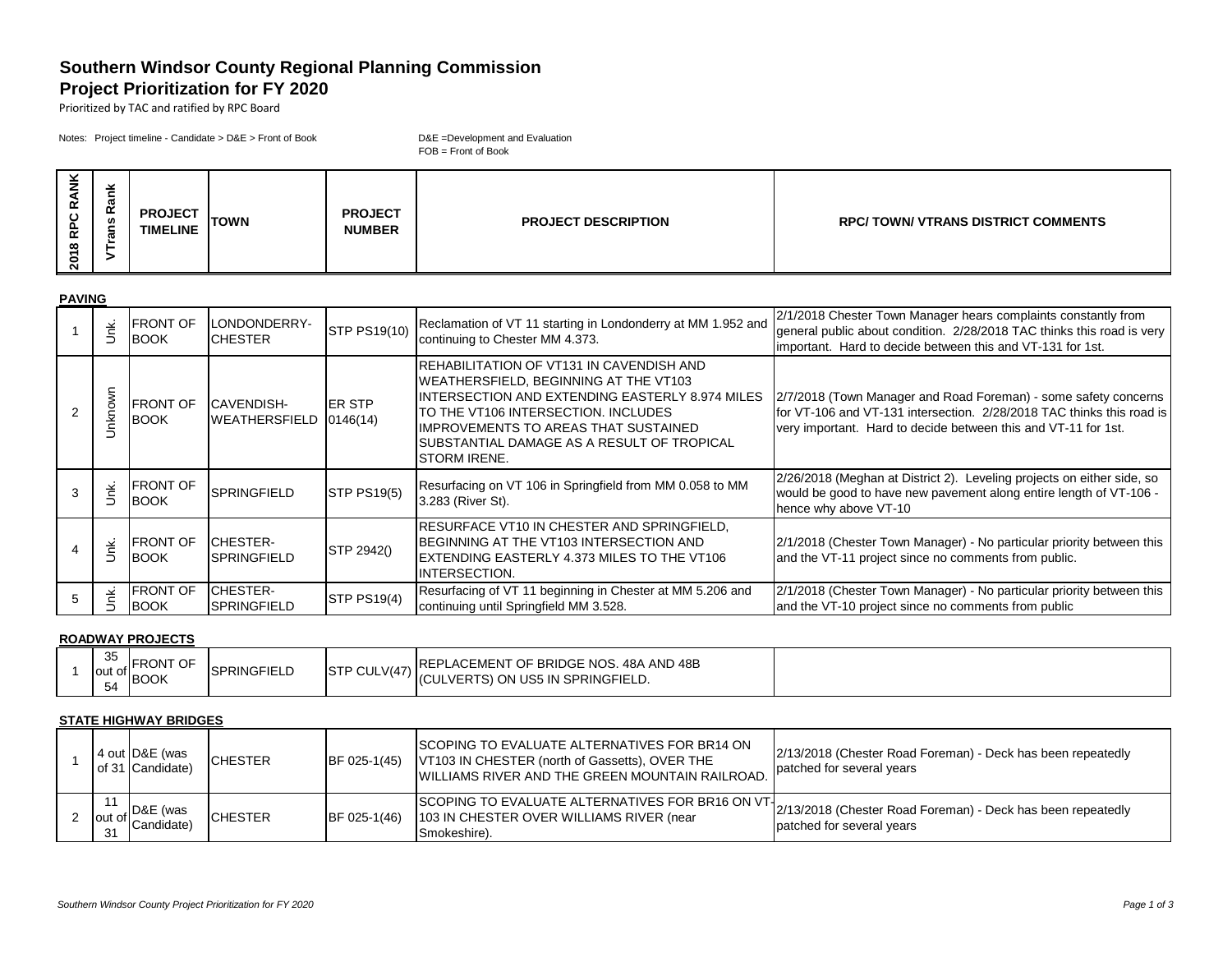**TOWN HIGHWAY BRIDGES**

| ×<br>◀<br>≃<br>운<br>$\infty$<br>201                                                                                                                                                                                                       | ω<br>$\alpha$<br>n<br>ω                | <b>PROJECT</b><br><b>TIMELINE</b> | TOWN | <b>PROJECT</b><br><b>NUMBER</b> | <b>PROJECT DESCRIPTION</b> | <b>RPC/TOWN/ VTRANS DISTRICT COMMENTS</b> |  |  |  |
|-------------------------------------------------------------------------------------------------------------------------------------------------------------------------------------------------------------------------------------------|----------------------------------------|-----------------------------------|------|---------------------------------|----------------------------|-------------------------------------------|--|--|--|
|                                                                                                                                                                                                                                           | <b>SAFETY &amp; TRAFFIC OPERATIONS</b> |                                   |      |                                 |                            |                                           |  |  |  |
| Project is for improvements to the intersection of US Route 5 &<br><b>IFRONT OF</b><br>≚<br>STP 016-2(23) VT Route 11 and US Route 5 & Interstate 91 SB off ramp in the<br><b>SPRINGFIELD</b><br><b>BOOK</b><br>Ξ<br>Town of Springfield. |                                        |                                   |      |                                 |                            |                                           |  |  |  |

|   | 27<br>out of<br>50             |                                    | CANDIDATE SPRINGFIELD                          | BF 2500()        | SCOPING TO EVALUATE ALTERNATIVES FOR BRIDGE NO. Top town priority. Cannot do small fixes anymore. Needs new<br>62 (McDs) ON VT11 (River St) IN SPRINGFIELD, OVER THE<br><b>BLACK RIVER.</b> | 2/7/2018 (Town Manager, Public Works Director and Road Foreman).<br>decking. Very high traffic volume and vital connection for traffic<br>through town.                                                                                                                                                                                                                                                             |
|---|--------------------------------|------------------------------------|------------------------------------------------|------------------|---------------------------------------------------------------------------------------------------------------------------------------------------------------------------------------------|---------------------------------------------------------------------------------------------------------------------------------------------------------------------------------------------------------------------------------------------------------------------------------------------------------------------------------------------------------------------------------------------------------------------|
|   | 20<br>2 out of<br>$50^{\circ}$ | <b>FRONT OF</b><br><b>BOOK</b>     | <b>CAVENDISH</b>                               | BO 1442 (38)     | SCOPING TO EVALUATE ALTERNATIVES FOR BR58 ON<br>TH1 (Depot St) IN CAVENDISH, OVER THE BLACK RIVER.                                                                                          | 2/14/2018 (Assistant Town Manager) - Bridge closed to traffic since<br>December 2015. Construction planned for 2019 or 2020.                                                                                                                                                                                                                                                                                        |
| 3 |                                | 5 out D&E (was<br>of 50 Candidate) | <b>ANDOVER</b>                                 | BF 0132(14)      | 0132 (WESTON-ANDOVER RD) OVER THE TROUT BROOK                                                                                                                                               | 2/13/2018 (Road Foreman) and 2/9/2018 (Road Commissioner and<br>Town Clerk). Approaches fixed a few years ago but problem recurring<br>SCOPING TO EVALUATE ALTERNATIVES FOR BR9 ON FAS (big bumps on both approaches to bridge). Will need replacement in a<br>few years. At the moment they are just doing patches to keep it going.<br>Retaining walll adjacent to abutments is collapsing and causing<br>issues. |
| 4 | 43<br>out of<br>50             |                                    | <b>NORTH</b><br><b>ICANDIDATE ISPRINGFIELD</b> | <b>BO 1442()</b> | 56 (Willard) ON TH6 (Main St North Springfield) IN<br>SPRINGFIELD, OVER GREAT BROOK.                                                                                                        | SCOPING TO EVALUATE ALTERNATIVES FOR BRIDGE NO. 2/7/2018 (Town Manager, Public Works Director and Road Foreman).<br>Need for this bridge replacement for ongoing access to the Industrial<br>Park. In 2015 the bridge became posted for 5 tons.                                                                                                                                                                     |
|   | 33<br>5 out of                 |                                    |                                                |                  |                                                                                                                                                                                             | 2/13/2018 (Town Manager and Road Foreman). Beyond the Town's<br>SCOPING TO EVALUATE ALTERNATIVES FOR BRIDGE NO. ability to fix - particularly with issues of proximity to VT-103 (within 10ft                                                                                                                                                                                                                       |

WILLIAMS RIVER.

BLACK RIVER.

#### Notes:

6

50

31 out of 50

 $\begin{array}{c|c}\n\mathbf{e} & 26 \\
\hline\n\mathbf{e} & \mathbf{out} \text{ of } D\& \mathbf{E} \text{ (was)} \\
\hline\n\mathbf{f} & 50 & \mathbf{C} \text{and} \text{ data} \\
\end{array}$ 

Priorities determined by the SWCTAC at the February 28, 2018 meeting.

 $D & E$  CHESTER  $|BO 1442(39)$ 

D & E **LUDLOW VILLAGE** BO 1443(52)

Priorities ratified by the SWCRPC Board at the March 26, 2018 meeting.

Prioject prioritization follows guidance from the Legislature and VTrans.

"PC" - Before 2015 SWCRPC prioritized "Candidate" bridges with the Pre-candidates. From 2015 onwards they have been prioritized with the FOB and D&E projects.

62 ON TH18 (Thompson Rd) IN CHESTER, OVER THE

57 ON TH324 (Mill St) IN LUDLOW VILLAGE, OVER THE

of the fog line). May need to relocate bridge. Serves 2 homes and a dairy farm. Scoping started in 2015. Needs to be fixed soon.

1/31/2018 (Town Manager, Road Foreman) Served as pedestrian

Want to open to highway traffic. Integral neighborhood bypass situation. Historic metal truss. Scoping by VTrans has started.

SCOPING TO EVALUATE ALTERNATIVES FOR BRIDGE NO. bridge for a while before Irene damage meant no one could use it.

SCOPING TO EVALUATE ALTERNATIVES FOR BR82 ON TH-<br>NORTH 712 (County Rd) IN SPRINGFIELD OVER THE GREAT 2/7/2018 (Town Manager, Public Works Director and Road Foreman).<br>SPRINGFIELD BO 1442(40) BROOK